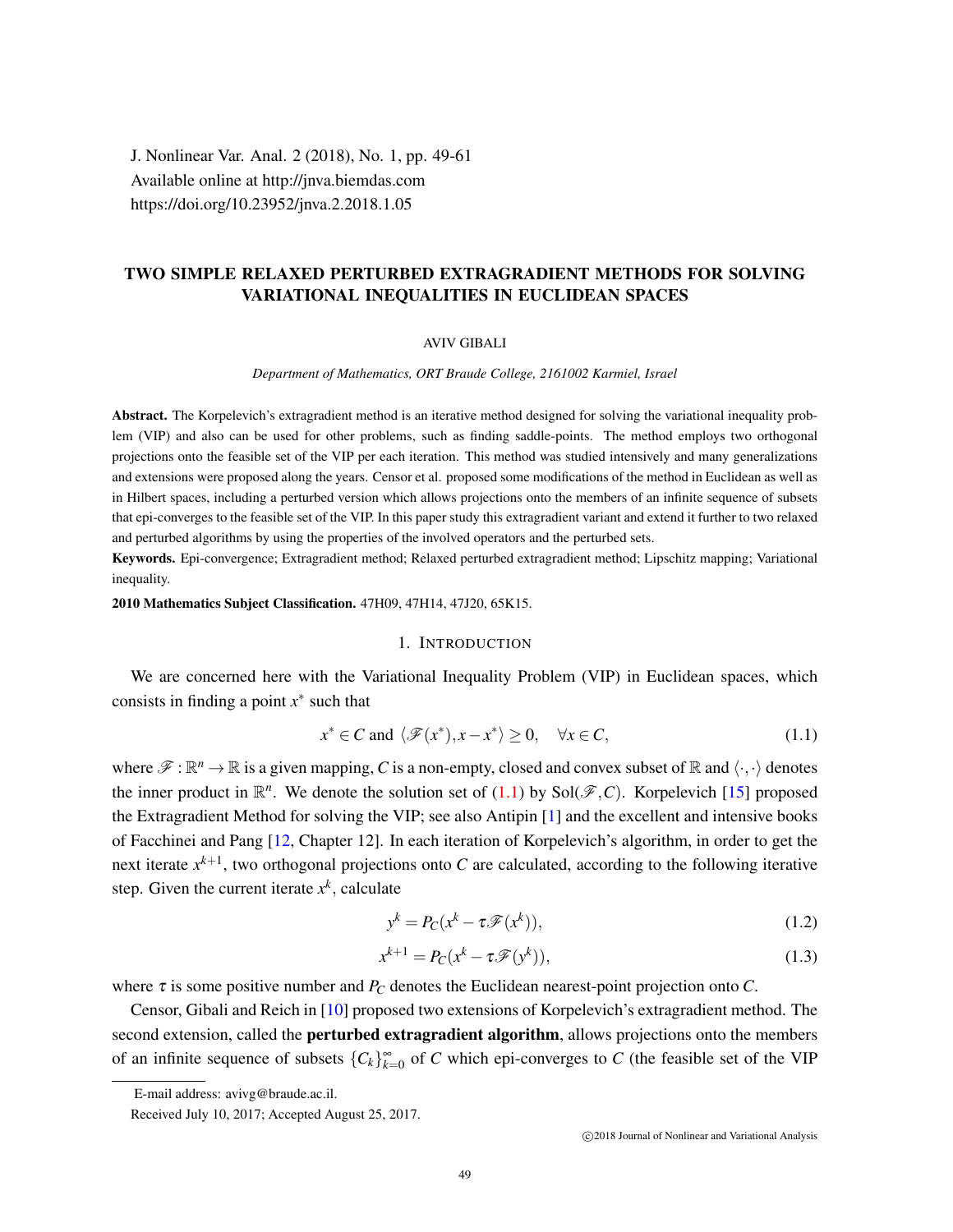#### 50 AVIV GIBALI

[\(1.1\)](#page-0-0)). In this paper, we show how by including standard assumptions on  $\mathscr{F}$ , for example,  $C \cap Zer(\mathscr{F}) \neq$ 0, where  $Zer(\mathscr{F}) := \{x \in \mathbb{R}^n \mid \mathscr{F}(x) = 0\}$ , the algorithm convergence to a zero of the mapping  $\mathscr{F}$ . Using a generalization of the Krasnosel'skiĭ-Mann iterative step, as proposed in [\[23\]](#page-12-4), we obtain a proof of convergence of a relaxed version of the perturbed extragradient method. For an excellent book in this area, see Zaslavski [\[22\]](#page-12-5). In particular, Chapters 12 and 13 are focus on solving variational inequalities by the extragradient method with perturbations.

The paper is organized as follows. In Section [2](#page-1-0) we list several known facts about functions and mappings that we need in the sequel. In Section [3](#page-6-0) and [4](#page-9-0) two relaxed perturbed extragradient algorithms are presented and analyzed.

### 2. PRELIMINARIES

<span id="page-1-0"></span>Before we recall the perturbed extragradient algorithm  $[10,$  Algorithm 4.3] we present several defini-tions and notations. Following Santos and Scheimberg [\[21\]](#page-12-6) we denote by NCCS( $\mathbb{R}^n$ ) the family of all non-empty, closed and convex subsets of  $\mathbb{R}^n$ .

Let *C* be non-empty, closed and convex subset of  $\mathbb{R}^n$ , that is  $C \in \text{NCCS}(\mathbb{R}^n)$ . For each point  $x \in \mathbb{R}^n$ , there exists a point  $P_C(x)$  in C that is the unique point in C closest to x, in the sense of the Euclidean norm; that is,

$$
||x - P_C(x)|| \le ||x - y||, \quad \forall y \in C.
$$
 (2.1)

The mapping  $P_C : \mathbb{R}^n \to C$  is called the *orthogonal* or *metric projection* of  $\mathbb{R}^n$  onto *C*. It is well known that  $P_C$  is a *non-expansive* mapping on  $\mathbb{R}^n$ , i.e.,

$$
||P_C(x) - P_C(y)|| \le ||x - y||, \quad \forall x, y \in \mathbb{R}^n.
$$
 (2.2)

The metric projection  $P_C$  is characterized [\[13,](#page-12-7) Section 3] by the following two properties:

$$
P_C(x) \in C \tag{2.3}
$$

and

<span id="page-1-1"></span>
$$
\langle x - P_C(x), P_C(x) - y \rangle \ge 0, \quad \forall x \in \mathbb{R}^n, y \in C,
$$
\n(2.4)

and if *C* is a hyperplane, then  $(2.4)$  becomes an equality. Another useful property of the metric projection is

<span id="page-1-3"></span>
$$
||x - y||^{2} \ge ||x - P_{C}(x)||^{2} + ||y - P_{C}(x)||^{2}, \quad \forall x \in \mathbb{R}^{n}, y \in C.
$$
 (2.5)

**Definition 2.1.** Let  $\mathscr{F} : \mathbb{R}^n \to \mathbb{R}^n$  be a given mapping. The fixed point set of  $\mathscr{F}$  is defined as

$$
Fix(\mathscr{F}) := \{ x \in \mathbb{R}^n \mid \mathscr{F}(x) = x \}
$$
\n(2.6)

and the zero set of  $\mathscr F$  is

$$
Zer(\mathcal{F}) := \{x \in \mathbb{R}^n \mid \mathcal{F}(x) = 0\}.
$$
 (2.7)

A well-known relation between the solution set of the VIP  $(1.1)$ ,  $Sol(\mathscr{F}, C)$ , and the fixed point set of the operator  $P_C(I - \lambda \mathcal{F})$  is: for any  $\lambda \geq 0$ ;

<span id="page-1-2"></span>
$$
Sol(\mathcal{F}, C) = Fix(P_C(I - \lambda \mathcal{F})),
$$
\n(2.8)

see e.g., Eaves [\[11\]](#page-12-8).

Next we present two useful results which will be needed for our convergence theorem (see, e.g., [\[12,](#page-12-2) Proposition 1.5.9 and Exercise 1.8.29]).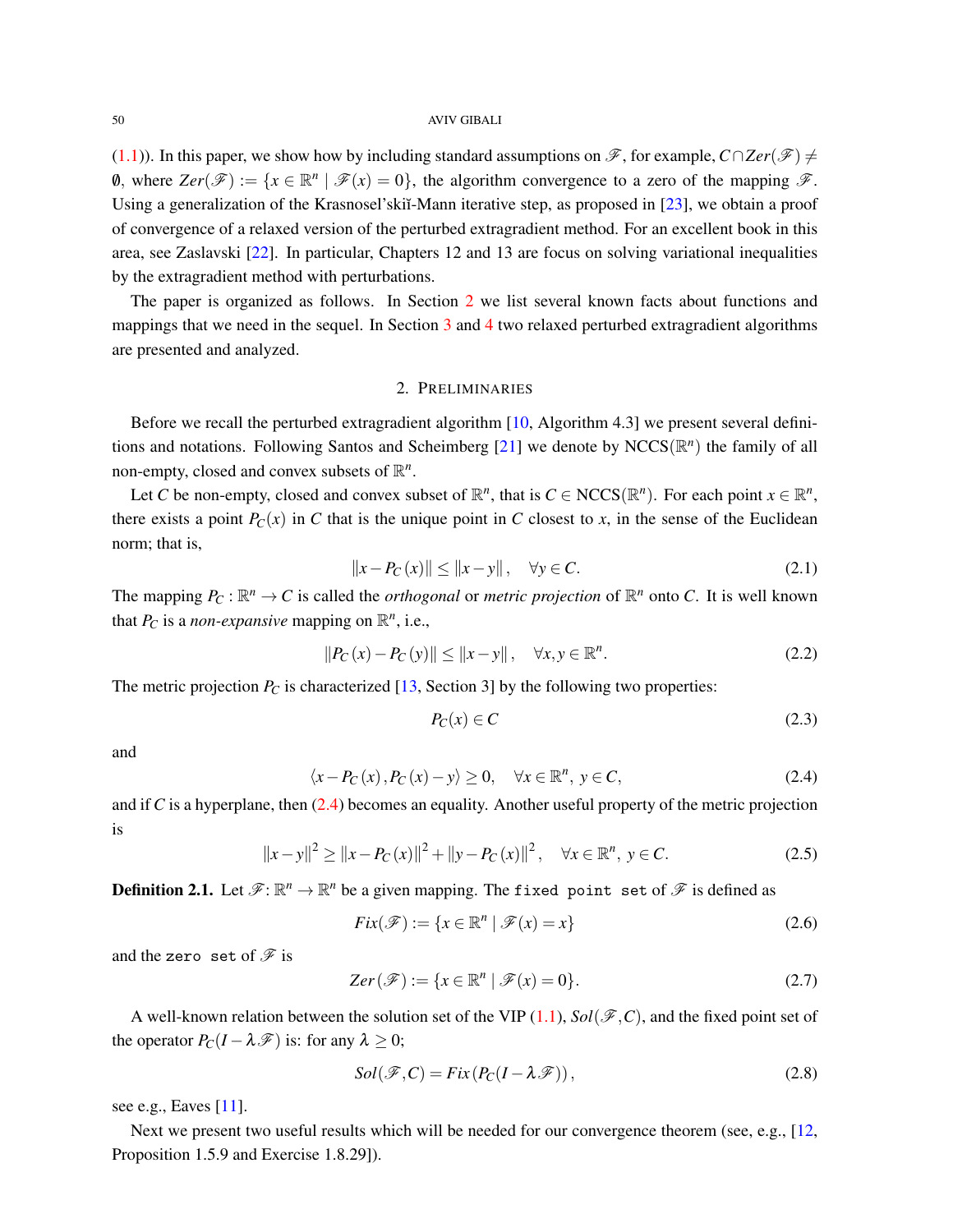**Lemma 2.1.** Let  $C \subset \mathbb{R}^n$  be non-empty, closed and convex. Let  $\mathscr{F}: C \to \mathbb{R}^n$ . A point x belongs to *Sol*( $\mathscr{F}, C$ ) *if and only if there exists a point z such that*  $x = P_C(z)$  *and*  $\mathscr{F}(P_C(z)) + z - P_C(z) = 0$ *.* 

The mapping  $\mathcal{F} \circ P_C + I - P_C$  is known as the *normal operator*, for more details see [\[5,](#page-12-9) Chapter 8] and [\[12,](#page-12-2) Chapter 1].

**Definition 2.2.** Let  $\mathcal{F}: \mathbb{R}^n \to \mathbb{R}^n$  be a given mapping and  $C \subseteq \mathbb{R}^n$ .

(i) The mapping  $\mathscr F$  is called Lipschitz continuous on *C* with constant  $L > 0$  if

$$
\|\mathcal{F}(x) - \mathcal{F}(y)\| \le L\|x - y\|, \quad \forall x, y \in C. \tag{2.9}
$$

(ii) The mapping  $\mathscr F$  is called monotone on *C* if

$$
\langle \mathcal{F}(x) - \mathcal{F}(y), x - y \rangle \ge 0, \quad \forall x, y \in C.
$$
 (2.10)

(iii)  $\mathscr F$  is called  $\alpha$ -inverse strongly monotone ( $\alpha$ -ISM) on *C* if

$$
\langle \mathcal{F}(x) - \mathcal{F}(y), x - y \rangle \ge \alpha ||\mathcal{F}(x) - \mathcal{F}(y)||^2, \quad \forall x, y \in C
$$
 (2.11)

this property is also known as the Dunn property or cocoercivity.

(iv)  $\mathscr F$  is called firmly nonexpansive on  $C$  if

$$
\langle \mathcal{F}(x) - \mathcal{F}(y), x - y \rangle \ge ||\mathcal{F}(x) - \mathcal{F}(y)||^2, \quad \forall x, y \in C,
$$
\n(2.12)

i.e., if it is 1-ISM.

(v) The mapping  $\mathscr F$  is called pseudo-monotone if

$$
\langle \mathcal{F}(y), x - y \rangle \ge 0 \implies \langle \mathcal{F}(x), x - y \rangle \ge 0. \tag{2.13}
$$

(vi)  $\mathscr F$  is called averaged [\[4\]](#page-12-10) if there exists a non-expansive operator *N* and a number  $c \in (0,1)$  such that

$$
\mathcal{F} = (1 - c)I + cN,\tag{2.14}
$$

where *I* is the identity operator. In this case we also say that  $\mathcal{F}$  is *c*-av [\[6\]](#page-12-11).

Remark 2.1. (i) It can be verified that if  $\mathcal F$  is  $\alpha$ -ISM, then it is Lipschitz continuous with constant  $L = 1/\alpha$ .

(ii) It is known that an operator  $\mathscr F$  is averaged if and only if its complement *I* −  $\mathscr F$  is  $\alpha$ -ISM for some  $\alpha > 1/2$ ; see, e.g., [\[6,](#page-12-11) Lemma 2.1].

(iii) The operator  $\mathcal F$  is firmly nonexpansive if and only if its complement *I* −  $\mathcal F$  is firmly nonexpansive. The operator *h* is firmly nonexpansive if and only if *h* is (1/2)-av (see [\[13,](#page-12-7) Proposition 11.2] and [\[6,](#page-12-11) Lemma 2.3]).

(iv) If  $\mathscr{F}_1$  and  $\mathscr{F}_2$  are  $c_1$ -av and  $c_2$ -av, respectively, then their composition  $S = \mathscr{F}_1 \mathscr{F}_2$  is  $(c_1 + c_2 - c_1)$ *c*1*c*2)-av. See [\[6,](#page-12-11) Lemma 2.2].

**Lemma 2.2.** Let  $C \subseteq \mathbb{R}^n$  be non-empty, closed and convex. Let  $\mathscr{F}: C \to \mathbb{R}^n$  be Lipschitz continuous with *constant*  $L > 0$ *. For any*  $\lambda \in (0, 1/L)$ *, we get* 

<span id="page-2-0"></span>
$$
Sol(\mathcal{F}, C) = Fix(P_C(I - \lambda \mathcal{F}(P_C(I - \lambda \mathcal{F}))))\,. \tag{2.15}
$$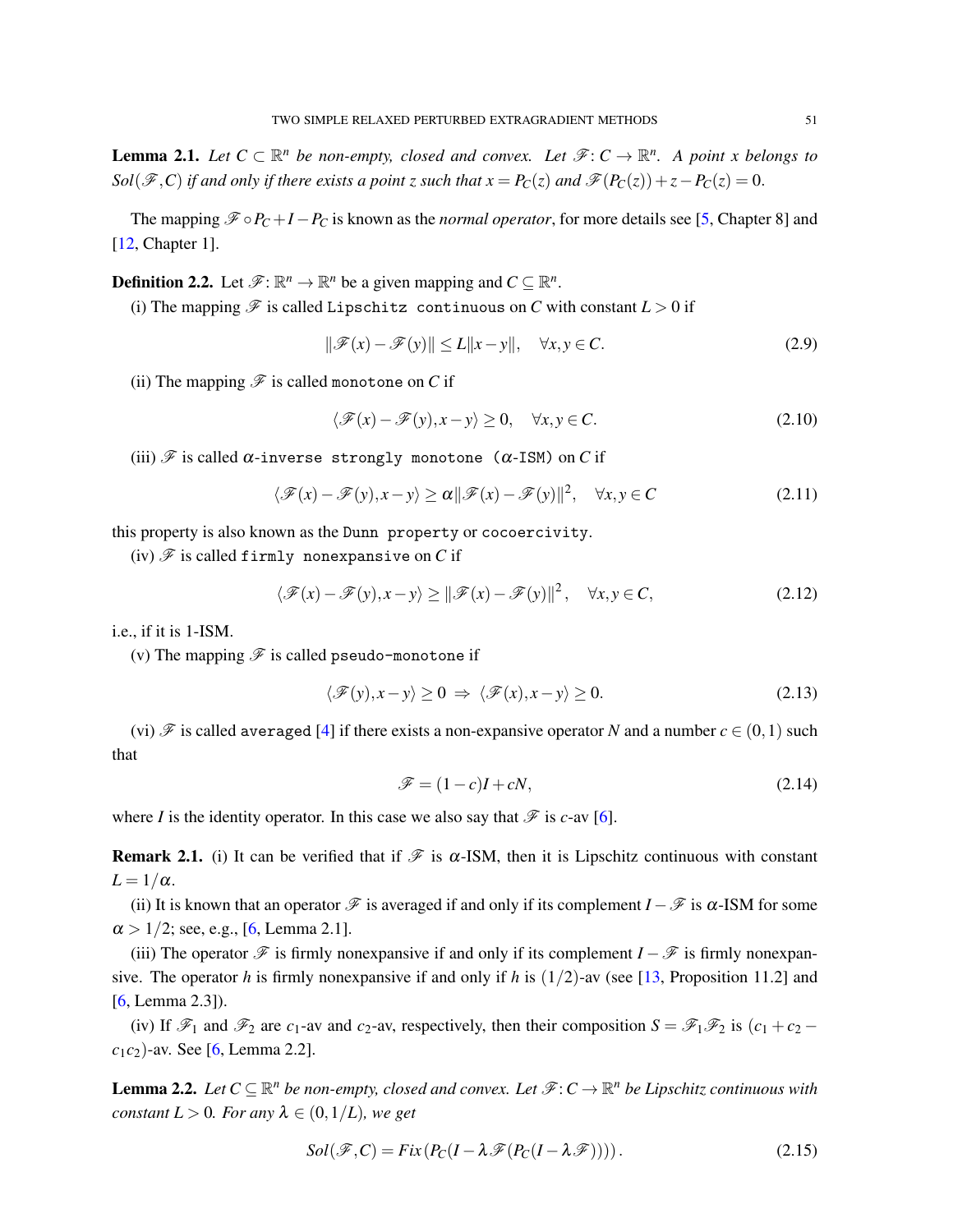*Proof.* (i) Let  $x \in Sol(\mathcal{F}, C)$ . Applying [\(2.8\)](#page-1-2) twice, we get

$$
P_C(I - \lambda \mathscr{F}(P_C(x - \lambda \mathscr{F}(x)))) = P_C(I - \lambda \mathscr{F}(x)) = x,
$$
\n(2.16)

which implies that  $x \in Fix(P_C(I - \lambda \mathcal{F}(P_C(I - \lambda \mathcal{F}))))$ .

(ii) On the other hand, let  $x \in Fix(P_C(I - \lambda \mathcal{F}(P_C(I - \lambda \mathcal{F}))))$ . Denote by  $y := P_C(x - \lambda \mathcal{F}(x))$ , we get  $x = P_C(x - \lambda F(y))$ . We now show that  $x = y$ . Indeed, following the non-expansiveness of the metric projection  $P_C$  and the Lipschitz continuity of  $\mathcal F$ 

$$
||x - y|| = ||P_C(x - \lambda \mathcal{F}(y)) - P_C(x - \lambda \mathcal{F}(x))||
$$
  
\n
$$
\leq ||(x - \lambda \mathcal{F}(y)) - (x - \lambda \mathcal{F}(x))|| = \lambda ||\mathcal{F}(x) - \mathcal{F}(y)||
$$
  
\n
$$
\leq \frac{\lambda}{L} ||x - y||.
$$
\n(2.17)

Following the assumption on  $\lambda$ , we get that  $x = y$ , meaning that  $x = y = P_C(x - \lambda \mathcal{F}(x))$ , i.e.,  $x \in$  $Sol(\mathscr{F},\mathcal{C}).$ 

By converting this relation into an iterative method for solving the VIP  $(1.1)$ , we get Korpelevich's extragradient method  $((1.2)–(1.3))$  $((1.2)–(1.3))$  $((1.2)–(1.3))$  $((1.2)–(1.3))$  $((1.2)–(1.3))$ .

The next lemma shows when the only solution of a VIP [\(1.1\)](#page-0-0) is a zero of the involved mapping  $\mathscr{F}$ .

**Lemma 2.3.** Let  $C \subseteq \mathbb{R}^n$  be nonempty, closed and convex set and  $\mathscr{F} \colon \mathbb{R}^n \to \mathbb{R}^n$  be  $\alpha$ -ISM mapping. *Assume that*  $C \cap \text{Zer}(\mathcal{F}) \neq \emptyset$ , then  $\text{Sol}(\mathcal{F}, C) = \text{Zer}(\mathcal{F})$ *.* 

*Proof.* First assume that  $x^* \in \text{Zer}(\mathcal{F})$ , then  $x^* \in \text{Sol}(\mathcal{F}, C)$  as [\(1.1\)](#page-0-0) holds trivially. On the other hand, assume that  $x^* \in Sol(\mathcal{F}, C)$ , then by [\(2.8\)](#page-1-2), i.e.,  $x^* = P_C(x^* - \lambda \mathcal{F}(x^*))$ . It can be easily proved that the mapping  $I - \lambda \mathcal{F}$  is nonexpansive for  $[0,2\alpha]$  (averaged for  $\lambda \in (0,2\alpha)$ ) and then for  $z \in C \cap Fix(I - \alpha)$  $\lambda \mathscr{F}$ ) = *C*∩*Zer*( $\mathscr{F}$ ) we have

$$
\|(I - \lambda \mathscr{F})(x^*) - z\|^2 \le \|x^* - z\|^2. \tag{2.18}
$$

Following [\(2.5\)](#page-1-3) with  $(I - \lambda \mathcal{F})(x^*)$  as *x* there and *z* as *y* there, we get

$$
||(I - \lambda \mathscr{F})(x^*) - z||^2 \ge ||(I - \lambda \mathscr{F})(x^*) - P_C(x^* - \lambda \mathscr{F}(x^*))||^2
$$
  
+ 
$$
||z - P_C(x^* - \lambda \mathscr{F}(x^*))||^2.
$$
 (2.19)

Using  $(2.8)$ , we get

$$
\left\| \left(I - \lambda \mathscr{F}\right)\left(x^*\right) - z \right\|^2 \ge \q\n\left\| \left(I - \lambda \mathscr{F}\right)\left(x^*\right) - x^*\right\|^2 + \left\| z - x^*\right\|^2. \tag{2.20}
$$

The above inequality with the nonexpansiveness of  $I - \lambda \mathcal{F}$  yields

$$
||z - x^*||^2 + ||(I - \lambda \mathcal{F})(x^*) - x^*||^2 \le ||x^* - z||^2.
$$
 (2.21)

Hence,  $||(I - \lambda \mathscr{F})(x^*) - x^*||^2 = 0$ . Since  $\lambda > 0$ , we get that  $\mathscr{F}(x^*) = 0$ , meaning that  $x^* \in \mathbb{Z}$ er $(\mathscr{F})$  and the proof is complete.  $\Box$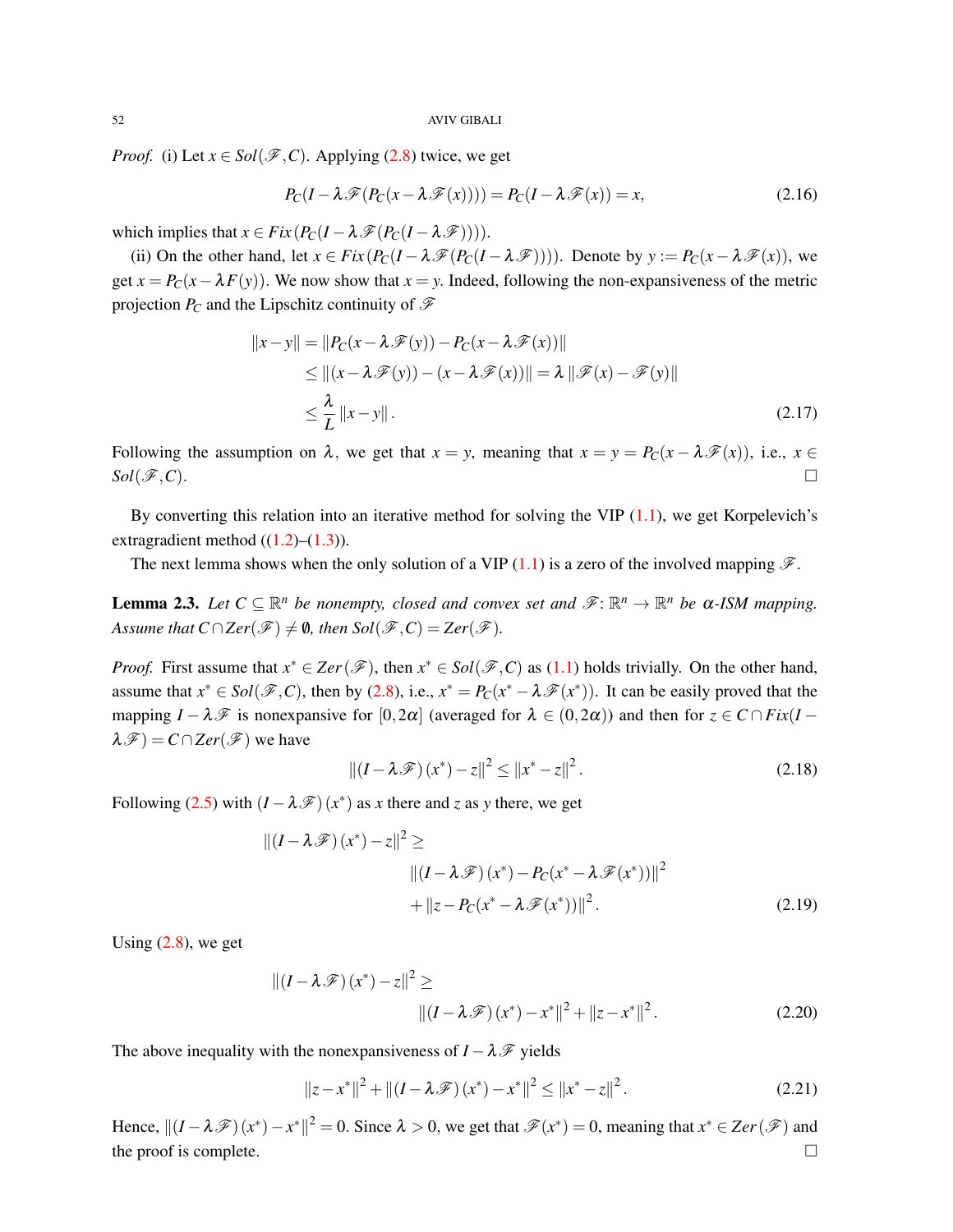**Definition 2.3.** [\[2,](#page-12-12) Proposition 3.21] Let *C* and  $\{C_k\}_{k=0}^{\infty}$  be a set and a sequence of sets in NCCS( $\mathbb{R}^n$ ), respectively. The sequence  ${C_k}_{k=0}^{\infty}$  is said to epi-converge to the set *C* (denoted by  $C_k \stackrel{epi}{\rightarrow} C$ ) if the following two conditions hold:

(i) for every  $x \in C$ , there exists a sequence  $\{x^k\}_{k=0}^{\infty}$  such that  $x^k \in C_k$  for all  $k \ge 0$ , and  $\lim_{k \to \infty} x^k = x$ ; (ii) if  $x^{k_j} \in C_{k_j}$  for all  $j \ge 0$ , and  $\lim_{j \to \infty} x^{k_j} = x$ , then  $x \in C$ .

**Definition 2.4.** [\[3\]](#page-12-13) Let *T* and *U* be non-expansive mappings. The  $\gamma$ -distance between *T* and *U* is defined as

$$
D_{\gamma}(U,T) := \sup\{\|U(x) - T(x)\| \mid \|x\| \le \gamma\}.
$$
 (2.22)

A related definition for distance between sets is given next.

**Definition 2.5.** Let  $C_1$  and  $C_2$  be in NCCS( $\mathbb{R}^n$ ) and  $\gamma \ge 0$ . The  $\gamma$ -distance between  $C_1$  and  $C_2$  is defined as

$$
d_{\gamma}(C_1, C_2) := \sup \{ ||P_{C_1}(x) - P_{C_2}(x)|| \mid ||x|| \leq \gamma \}
$$
  
=  $D_{\gamma}(P_{C_1}, P_{C_2}).$  (2.23)

Another close and related definition is the following.

**Definition 2.6.** Let  $C_1$  and  $C_2$  be in  $\mathsf{NCCS}(\mathbb{R}^n)$ . The Hausdorff metric is defined by

$$
d_H(C_1, C_2) := \max \left\{ \sup_{x \in C_2} d(x, C_1), \sup_{y \in C_1} d(y, C_2) \right\},
$$
 (2.24)

where the distance function is defined by  $d(x, C) := \inf\{\|x - z\| \mid z \in C\}.$ 

The next proposition is [\[21,](#page-12-6) Proposition 7], but its Banach space variant already appears in [\[14,](#page-12-14) Proposition 7]. For completeness, we also include the proof of the proposition.

<span id="page-4-0"></span>**Proposition 2.1.** Let C and  $\{C_k\}_{k=0}^\infty$  be a set and a sequence of sets in NCCS( $\mathbb{R}^n$ ), respectively. If  $C_k \stackrel{epi}{\to} C$  $and$   $\lim_{k\to\infty} y^k = y$ , *then* 

$$
\lim_{k \to \infty} P_{C_k}(y^k) = P_C(y). \tag{2.25}
$$

*Consequently, we also have*

$$
\lim_{k \to \infty} P_{C_k}(y) = P_C(y) \tag{2.26}
$$

*for all y.*

*Proof.* Let  $x = P_C(y)$ . Since  $x \in C$ , there is a sequence  $\{x^k\}_{k=0}^{\infty}$  converging to *x*, with  $x^k \in C_k$ , for each *k*. Using

$$
||P_{C_k}(x) - x|| \le ||x^k - x||,
$$
\n(2.27)

we conclude that the sequence  ${P_{C_k}(x)}_{k=0}^{\infty}$  also converges to *x*. From

$$
||P_{C_k}(y) - P_{C_k}(x)|| \le ||y - x||,\tag{2.28}
$$

it follows that the sequence  $\{P_{C_k}(y)\}_{k=0}^{\infty}$  is bounded. From

$$
||P_{C_k}\left(y^k\right) - P_{C_k}\left(y\right)|| \le ||y^k - y||,\tag{2.29}
$$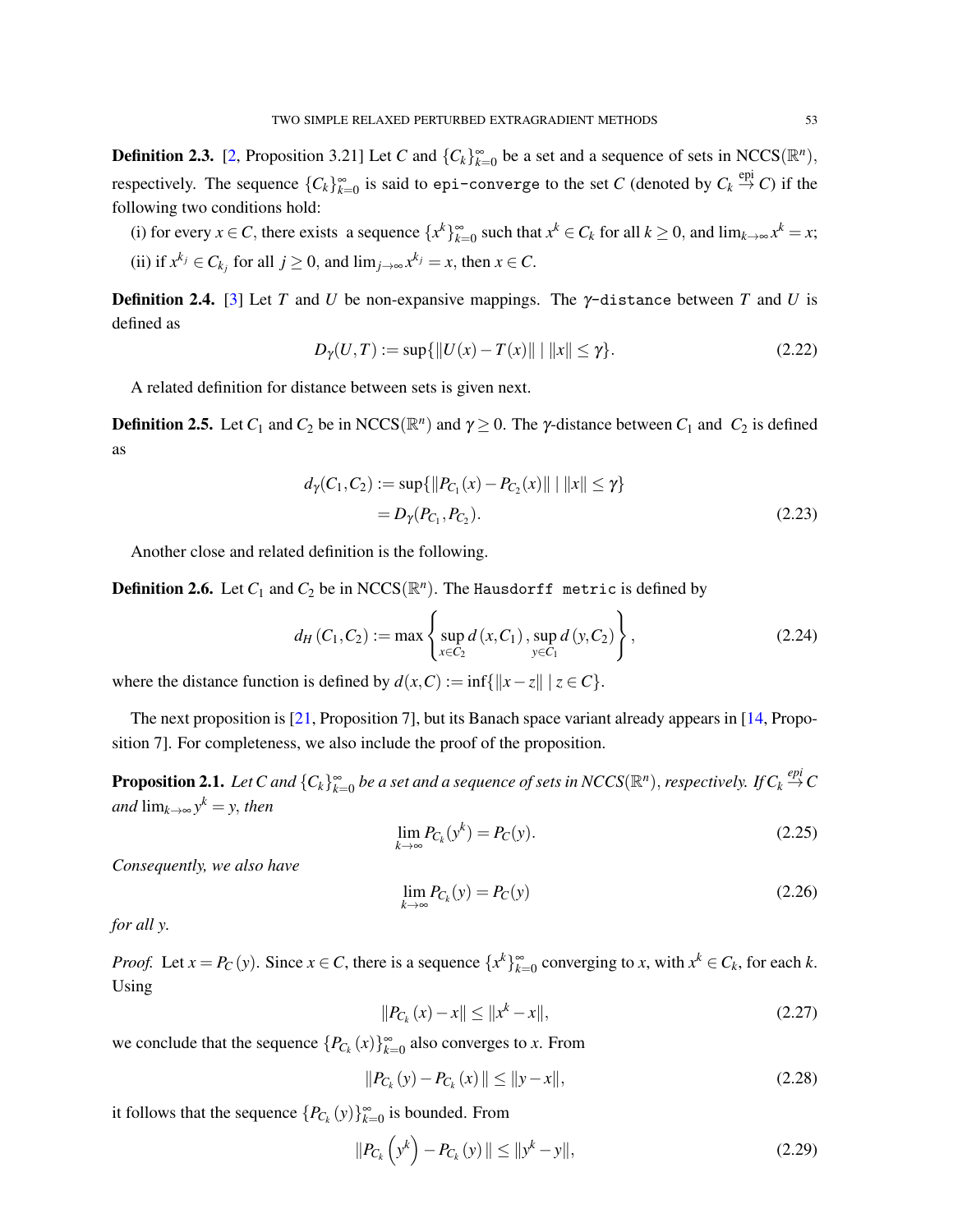it follows that the sequence  $\{P_{C_k}(y^k)\}_{k=0}^{\infty}$  is bounded. Then there is a  $z \in C$  and a subsequence  $\{P_{C_{k_n}}(y^{k_n})\}_{n=0}^{\infty}$ converging to *z*. Because

$$
||P_{C_{k_n}}\left(y^{k_n}\right)-y^{k_n}|| \leq ||P_{C_{k_n}}(x)-y^{k_n}||,
$$
\n(2.30)

taking limits, we conclude that

$$
||z - y|| \le ||x - y||. \tag{2.31}
$$

Therefore,  $z = P_C(y) = x$ .

A useful result is the following.

**Theorem 2.1.** Let T and  ${T_k}_{k=0}^{\infty}$  be non-expansive mappings. Then the following assertions are equiv*alent.*

*(i)* lim<sub>*k*→∞</sub>  $T_k(x) = T(x)$  *for all x*; *(ii)*  $\lim_{k\to\infty}$  || $T_k(x) - T(x)$ || = 0*;* uniformly on bounded sets;  $(iii)$  lim<sub> $k\rightarrow\infty$ </sub>  $D_{\gamma}(T_k,T) = 0$  *for all*  $\gamma \geq 0$ .

*Proof.* We show that (i) implies (ii). Other implications in the theorem are obvious. If (ii) does not hold, then we can find  $\gamma > 0$  and  $\varepsilon > 0$  such that, for every positive integer *n*, there is  $k_n \ge n$  and  $x^{k_n}$ , with  $||x^{k_n}|| \leq \gamma$ , and

$$
||T_{k_n}\left(x^{k_n}\right)-T\left(x^{k_n}\right)||\geq \varepsilon.\tag{2.32}
$$

Again, without loss of generality, and to simplify notation, we assume that the sequence  $\{x^{k_n}\}_{n=0}^{\infty} \to x^*$ . We have

$$
||T_{k_n}\left(x^{k_n}\right) - T\left(x^{k_n}\right)|| \le ||T_{k_n}\left(x^{k_n}\right) - T_{k_n}\left(x^*\right)|| + ||T_{k_n}\left(x^*\right) - T\left(x^*\right)||
$$
  
+ 
$$
||T\left(x^*\right) - T\left(x^{k_n}\right)||
$$
  
\$\le ||x^{k\_n} - x^\*|| + ||T\_{k\_n}\left(x^\*\right) - T\left(x^\*\right)|| + ||x^\* - x^{k\_n}||. \qquad (2.33)

All three terms in the last line converge to zero, as  $n \to \infty$ . Consequently, (ii) must hold.

As a special case of the above theorem, Proposition [2.1](#page-4-0) can be strengthened as follows; see also [\[3,](#page-12-13) Corollary 2.53] and [\[21,](#page-12-6) Lemma 6].

**Theorem 2.2.** Let C and  ${C_k}_{k=0}^{\infty}$  be a set and a sequence of sets in NCCS( $\mathbb{R}^n$ ), respectively. Then the *following assertions are equivalent.*

 $P_{C_k}(z) = P_C(z)$  *for all z; (ii)*  $C_k \stackrel{epi}{\rightarrow} C$ ;  $(iii)$   $\lim_{k\to\infty}$   $||P_{C_k}(z) - P_C(z)|| = 0$ ; *uniformly on bounded sets*;  $(iv)$  lim<sub> $k\rightarrow\infty$ </sub>  $d_{\gamma}(C_k, C) = 0$  *for all*  $\gamma \geq 0$ .

*Proof.* We show that (i) implies (ii) and (i) implies (iii). Other implications in the theorem are obvious. Assume that (i) holds. Let  $x \in C$ . Then  $x^k = P_{C_k}(x) \in C_k$  and  $x^k \to x$ . Now let  $y^{k_n} \to y$ , and  $y^{k_n} \in C_{k_n}$ . We have

$$
||y^{k_n} - P_C(y)|| \le ||y^{k_n} - P_{C_{k_n}}(y)|| + ||P_{C_{k_n}}(y) - P_C(y)||
$$
  
\n
$$
\le ||y^{k_n} - y|| + ||P_{C_{k_n}}(y) - P_C(y)||
$$
\n(2.34)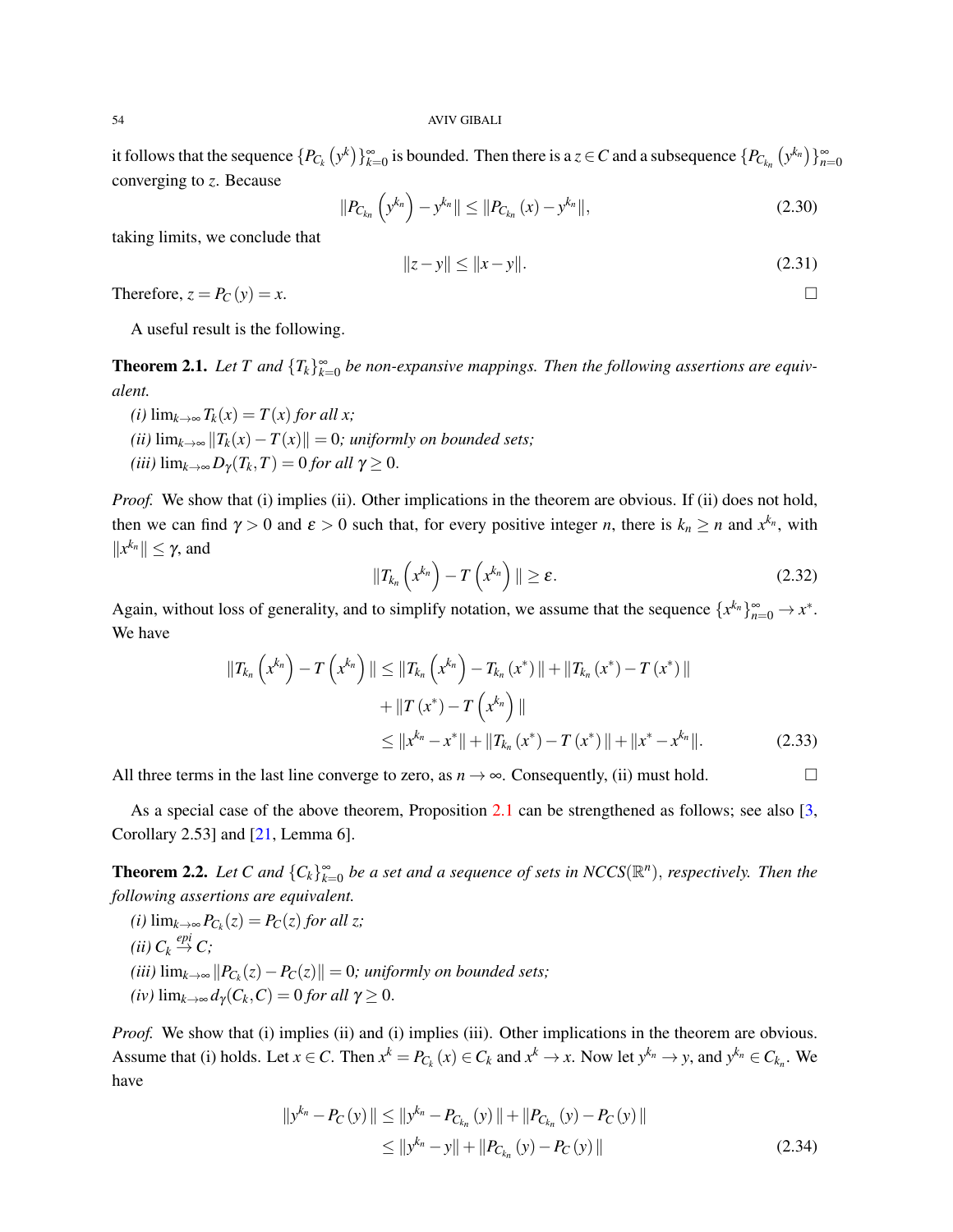and both terms in this sum converge to zero as  $n \to \infty$ . So  $C_k \stackrel{\text{epi}}{\to} C$ .

Now we show that (i) implies (iii). If (iii) does not hold, then there are  $\gamma > 0$  and  $\varepsilon > 0$  such that, for every positive integer *n*, there is  $k_n \ge n$  and  $x^{k_n} \in C_{k_n}$ , with  $||x^{k_n}|| \le \gamma$ , and

$$
||P_{C_{k_n}}\left(x^{k_n}\right)-P_C\left(x^{k_n}\right)||\geq \varepsilon.
$$
\n(2.35)

Without loss of generality, and to simplify notation, we assume that the sequence  $\{x^{k_n}\}_{n=0}^{\infty} \to x^*$ . We then have

$$
||P_{C_{k_n}}(x^{k_n}) - P_C(x^{k_n})|| \le ||P_{C_{k_n}}(x^{k_n}) - P_{C_{k_n}}(x^*)|| + ||P_{C_{k_n}}(x^*) - P_C(x^*)||
$$
  
+ 
$$
||P_C(x^*) - P_C(x^{k_n})||
$$
  

$$
\le ||x^{k_n} - x^*|| + ||P_{C_{k_n}}(x^*) - P_C(x^*)|| + ||x^* - x^{k_n}||. \tag{2.36}
$$

All three of the terms in the last line converge to zero as  $n \to \infty$ . Therefore, (iii) must hold. This completes the proof.  $\Box$ 

Next we present the well-known Krasnosel'skiĭ-Mann-Opial Theorem [\[16,](#page-12-15) [17,](#page-12-16) [20\]](#page-12-17); as a matter of fact, Opial's Theorem is more general than the following.

**Theorem 2.3.** [\[16,](#page-12-15) [17,](#page-12-16) [20\]](#page-12-17) Let  $\mathcal{H}$  be a real Hilbert space and  $C \subset \mathcal{H}$  be a non-empty, closed and *convex subset of H.* Given an averaged operator  $h: C \to C$  with  $Fix(h) \neq \emptyset$  and an arbitrary  $x^0 \in C$ , *the sequence generated by the recursion*  $x^{k+1} = h(x^k)$ ,  $k \ge 0$ , converges weakly to a point  $z \in Fix(h)$ .

Several generalizations of this theorem were presented and studied where *h* is replaced by a sequence of mappings  $\{h_k\}_{k=0}^{\infty}$ , see e.g., [\[7,](#page-12-18) [8,](#page-12-19) [23\]](#page-12-4) and [\[9\]](#page-12-20). We will focus here on the generalization proposed by Yang and Zhao [\[23\]](#page-12-4), although others can be applied as well.

<span id="page-6-2"></span>**Theorem 2.4.** [\[23,](#page-12-4) Theorem 2.3] *Let N and*  ${N_k}_{k=0}^{\infty}$  *be non-expansive mappings on a Hilbert space*  $\mathscr{H}$ , for  $k = 0, 1, ..., N_k \to N$  and  $\alpha_k \in (0, 1)$  satisfy  $\sum_{k=0}^{\infty} \alpha_k (1 - \alpha_k) = +\infty$ . Then the sequence  $\{x^k\}_{k=0}^{\infty}$ *defined by the iterative step*

$$
x^{k+1} = (1 - \alpha_k)x^k + \alpha_k N_k(x^k)
$$
\n
$$
(2.37)
$$

 $converges$  weakly to a fixed point of N, provided  $\sum_{k=0}^{\infty}\alpha_kD_{\gamma}(N_k,N)<+\infty$  for any given  $\gamma>0$ , whenever *such fixed points exist.*

### 3. THE PERTURBED EXTRAGRADIENT ALGORITHM

<span id="page-6-0"></span>Now we recall the perturbed extragradient algorithm.

### <span id="page-6-1"></span>Algorithm 3.1. The perturbed extragradient algorithm

Step 0: Let  ${C_k}_{k=0}^{\infty}$  be a sequence of sets in NCCS( $\mathbb{R}^n$ ) such that  $C_k \stackrel{\text{epi}}{\rightarrow} C$ . Select a starting point  $x^1 \in C_0$  and  $\tau > 0$ , and set  $k = 1$ .

**Step 1**: Given the current iterate  $x^k \in C_{k-1}$ , compute

$$
y^k = P_{C_k}(x^k - \tau \mathcal{F}(x^k))
$$
\n(3.1)

and

$$
x^{k+1} = P_{C_k}(x^k - \tau \mathcal{F}(y^k)).
$$
\n(3.2)

**Step 2:** Set  $k \leftarrow (k+1)$  and return to **Step 1.**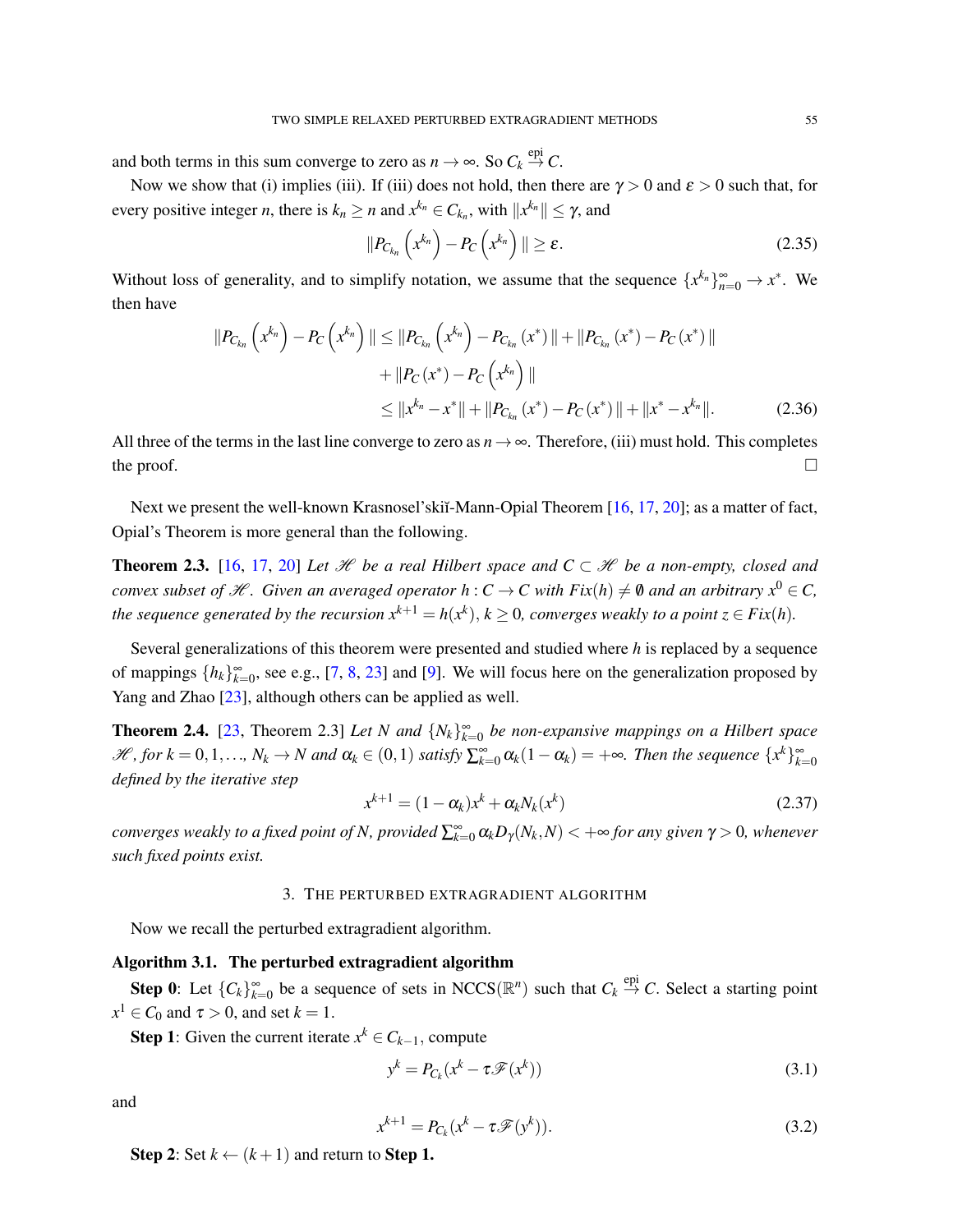

FIGURE 1. In the iterative step of Algorithm [3.1,](#page-6-1)  $x^{k+1}$  is obtained by performing the projections of the original Korpelevich method with respect to the set *Ck*.

In order to prove the convergence of Algorithm [3.1](#page-6-1) we make the following assumptions (also used in  $[10]$ ).

<span id="page-7-0"></span>**Condition 3.1.** The solution set of [\(1.1\)](#page-0-0), that is  $Sol(\mathcal{F}, C) \neq \emptyset$ .

<span id="page-7-4"></span>**Condition 3.2.** The mapping  $\mathcal{F}$  is  $\alpha$ -ISM on *C*.

<span id="page-7-1"></span>**Condition 3.3.** The mapping  $\mathcal{F}(P_C(I - \tau \mathcal{F}))$  is ISM on *C*.

The convergence theorem [\[10,](#page-12-3) Theorem 5.2] is next.

**Theorem 3.1.** Assume that  $C_k \subseteq C_{k+1} \subseteq C$  for all  $k \ge 0$ , that  $C_k \stackrel{epi}{\rightarrow} C$ , and that Conditions [3.1–](#page-7-0)[3.3](#page-7-1) hold. Let  $\tau$  <  $1/L (= \alpha)$ . Then any sequence  $\{x^k\}_{k=0}^{\infty}$ , generated by Algorithm [3.1,](#page-6-1) converges to a solution of *[\(1.1\)](#page-0-0).*

Now, following [\[21\]](#page-12-6) we present the relaxed version of the perturbed extragradient algorithm where instead of pseudo monotonicity we assume inverse strong monotonicity with respect to one solution  $x^* \in$  $Sol(\mathscr{F}, C)$ . In what follows, we use the following notation.

$$
T(x) := P_C(x - \tau \mathcal{F}(P_C(x - \tau \mathcal{F}(x))))
$$
\n
$$
T_k(x) := P_{C_k}(x - \tau \mathcal{F}(P_{C_k}(x - \tau \mathcal{F}(x))))
$$
\n(3.3)

Observe that the iterative step of Algorithm [3.1](#page-6-1) can be written as

<span id="page-7-2"></span>
$$
x^{k+1} = T_k(x^k). \tag{3.4}
$$

Let  ${C_k}_{k=0}^{\infty}$  be a sequence of sets in NCCS( $\mathbb{R}^n$ ) such that  $C_k \stackrel{\text{epi}}{\to} C$ . For the relaxed perturbed extragradient algorithm we take *T* and  $T_k$  as in [\(3.3\)](#page-7-2), and  $\alpha_k \in (0,1)$  satisfying  $\sum_{k=0}^{\infty} \alpha_k (1 - \alpha_k) = +\infty$ .

## <span id="page-7-3"></span>Algorithm 3.2. The relaxed perturbed extragradient algorithm

**Step 0**: Select a starting point  $x^1 \in C_0$  and  $\tau > 0$ , and set  $k = 1$ .

**Step 1:** Given the current iterate  $x^k \in C_{k-1}$ , compute the next iterate as

$$
x^{k+1} = (1 - \alpha_k)x^k + \alpha_k T_k(x^k)
$$
\n
$$
(3.5)
$$

**Step 2:** Set  $k \leftarrow (k+1)$  and return to **Step 1.**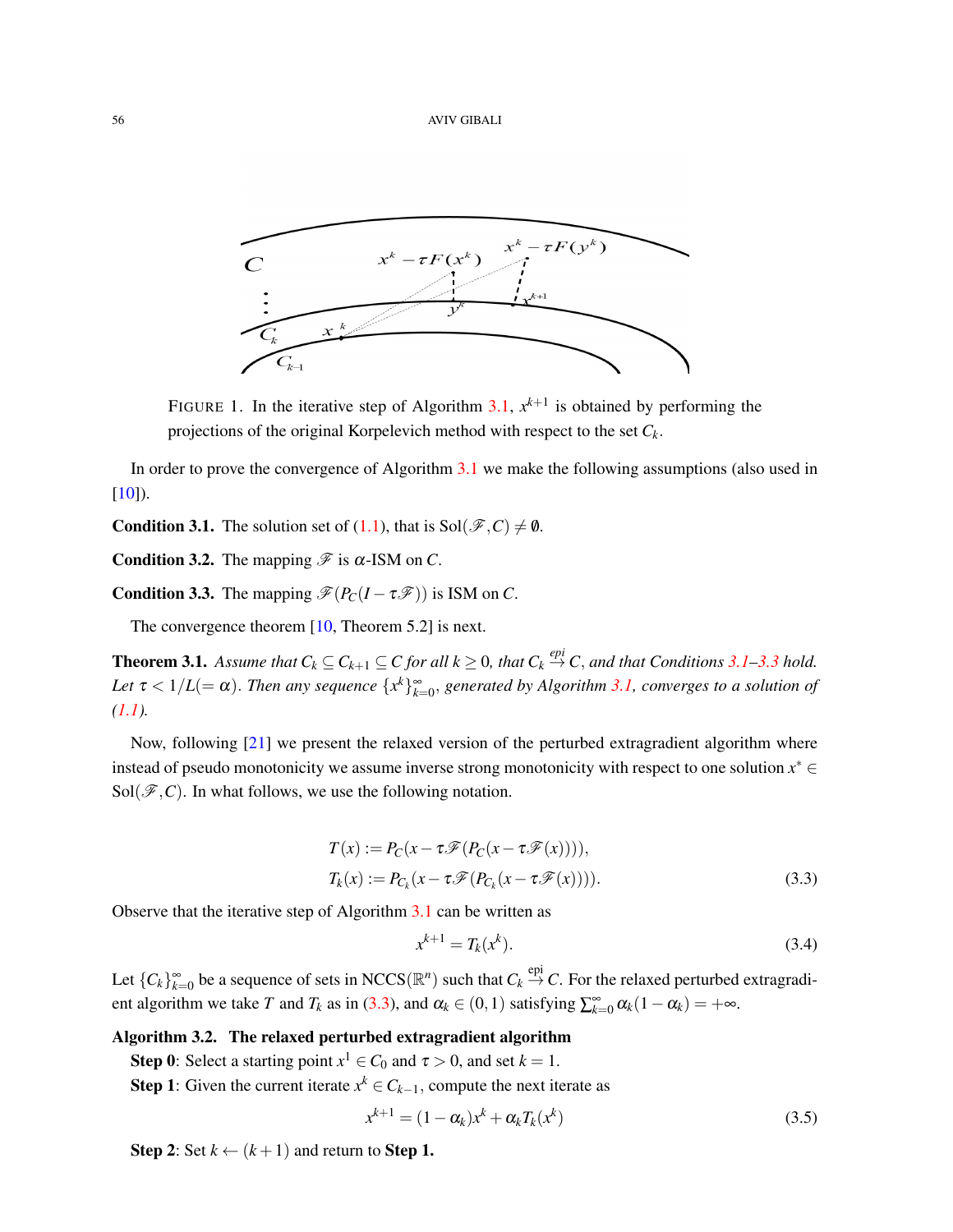3.1. Convergence of the relaxed perturbed extragradient algorithm. For proving the convergence of Algorithm [3.2,](#page-7-3) we apply Theorem [2.4.](#page-6-2) In order to do that we first need to show that *T* and  $\{T_k\}_{k=0}^{\infty}$ are non-expansive mappings. This result is similar to [\[21,](#page-12-6) Proposition 11].

<span id="page-8-0"></span>**Proposition 3.1.** Assume that  $C_k \subseteq C_{k+1} \subseteq C$  for all  $k \ge 0$ . In addition, assume that Conditions [3.2](#page-7-4) and *[3.3](#page-7-1) hold* ( $α$ -*ISM on C*) *and choose*  $τ ∈ [0, 2α]$ *. Then both T and T<sub>k</sub> are non-expansive on C; that is* 

$$
||T_k(x) - T_k(y)|| \le ||x - y||, \quad \forall x, y \in C
$$
\n(3.6)

*and*

$$
||T(x) - T(y)|| \le ||x - y||, \quad \forall x, y \in C.
$$
 (3.7)

*Proof.* Let  $x, y \in C$ . By the definition of  $T_k$  (see [\(3.3\)](#page-7-2)), the non-expansiveness of the metric projection *P*<sub>*C*<sup>*k*</sub></sup> and the inclusion  $C_k \subseteq C_{k+1} \subseteq C$ , we get</sub>

$$
||T_k(x) - T_k(y)||^2 = ||P_{C_k}(x - \tau \mathscr{F}(P_{C_k}(x - \tau \mathscr{F}(x)))) - P_{C_k}(y - \tau \mathscr{F}(P_{C_k}(y - \tau \mathscr{F}(y))))||^2
$$
  
\n
$$
\leq ||(x - \tau \mathscr{F}(P_{C_k}(x - \tau \mathscr{F}(x)))) - (y - \tau \mathscr{F}(P_{C_k}(y - \tau \mathscr{F}(y))))||^2
$$
  
\n
$$
= ||(x - y) - \tau (\mathscr{F}(P_{C_k}(x - \tau \mathscr{F}(x))) - \mathscr{F}(P_{C_k}(y - \tau \mathscr{F}(y))))||^2
$$
  
\n
$$
= ||x - y||^2 - 2\tau \langle x - y, \mathscr{F}(P_{C_k}(x - \tau \mathscr{F}(x))) - \mathscr{F}(P_{C_k}(y - \tau \mathscr{F}(y))))
$$
  
\n
$$
+ \tau^2 ||\mathscr{F}(P_{C_k}(x - \tau \mathscr{F}(x))) - \mathscr{F}(P_{C_k}(y - \tau \mathscr{F}(y)))||^2
$$
  
\n
$$
\leq ||x - y||^2 + (\tau^2 - 2\tau \alpha) ||\mathscr{F}(P_{C_k}(x - \mathscr{F}(x))) - \mathscr{F}(P_{C_k}(y - \mathscr{F}(y)))||^2.
$$
 (3.8)

With  $\tau \in [0,2\alpha]$  we get that  $T_k$  is non-expansive on *C*. Following similar arguments, the non-expansivity of *T* is obtained.

<span id="page-8-1"></span>**Proposition [3.2](#page-7-4).** Assume that  $C_k \subseteq C_{k+1} \subseteq C$  such that  $C_k \stackrel{epi}{\to} C$ . In addition, assume that Conditions 3.2 *and* [3.3](#page-7-1) *hold* ( $\alpha$ -*ISM on C*) *and choose*  $\tau \in [0, 2\alpha]$ *. Then*  $T_k \to T$ *.* 

*Proof.* Let  $x \in \mathbb{R}^n$  and let  $||x|| \le \gamma$  for  $\gamma \ge 0$ . Then, following the non-expansiveness of the metric projections  $P_C$  and  $P_{C_k}$  we obtain.

$$
||T_k(x) - T(x)|| = ||P_{C_k}(x - \tau \mathscr{F}(P_{C_k}(x - \tau \mathscr{F}(x)))) - P_C(x - \tau \mathscr{F}(P_C(x - \tau \mathscr{F}(x))))||
$$
  
\n
$$
\leq ||P_{C_k}(x - \tau \mathscr{F}(P_{C_k}(x - \tau \mathscr{F}(x)))) - P_{C_k}(x - \tau \mathscr{F}(P_C(x - \tau \mathscr{F}(x))))||
$$
  
\n
$$
+ ||P_{C_k}(x - \tau \mathscr{F}(P_C(x - \tau \mathscr{F}(x)))) - P_C(x - \tau \mathscr{F}(P_C(x - \tau \mathscr{F}(x))))||
$$
  
\n
$$
\leq ||-\tau \mathscr{F}(P_{C_k}(x - \tau \mathscr{F}(x))) + \tau \mathscr{F}(P_C(x - \tau \mathscr{F}(x))))||
$$
  
\n
$$
+ ||P_{C_k}(x - \tau \mathscr{F}(P_C(x - \tau \mathscr{F}(x)))) - P_C(x - \tau \mathscr{F}(P_C(x - \tau \mathscr{F}(x))))||.
$$
 (3.9)

Since  $\mathscr F$  is  $\alpha$ -ISM on *C*, it is Lipschitz continuous on *C* with constant  $1/\alpha$ . Therefore,

$$
||T_k(x) - T(x)|| \leq \frac{\tau}{\alpha} ||P_C(x - \tau \mathcal{F}(x)) - P_{C_k}(x - \tau \mathcal{F}(x))||
$$
  
+ 
$$
||P_{C_k}(x - \tau \mathcal{F}(P_C(x - \tau \mathcal{F}(x)))) - P_C(x - \tau \mathcal{F}(P_C(x - \tau \mathcal{F}(x))))||.
$$
 (3.10)

Thus,

<span id="page-8-2"></span>
$$
D_{\gamma}(T_k, T) \leq \frac{\tau}{\alpha} d_{\bar{\gamma}}(C_k, C) + d_{\bar{\gamma}}(C_k, C)
$$
\n(3.11)

where  $\bar{\gamma} \ge \max\{\Vert x - \tau \mathcal{F}(x) \Vert, \Vert x - \tau \mathcal{F}(P_C(x - \tau \mathcal{F}(x))) \Vert\}$ . Since  $C_k \stackrel{\text{epi}}{\rightarrow} C$ , we have that  $d_{\gamma}(C_k, C) \rightarrow 0$ for  $\gamma \ge 0$  and the desired result is obtained.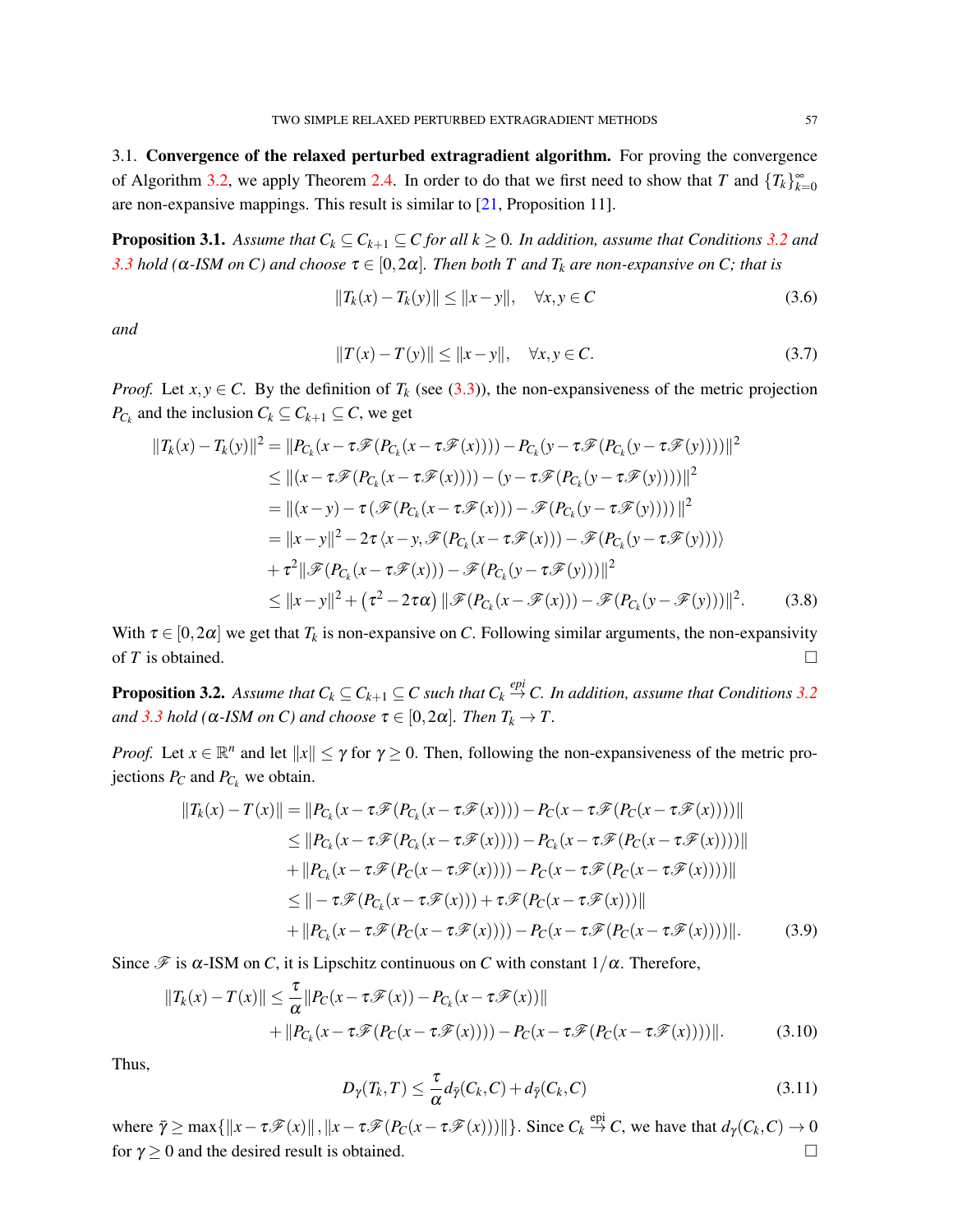#### 58 AVIV GIBALI

Remark 3.1. Observe that Proposition [3.1](#page-8-0) holds with Lipschitz continuity on *C* instead of α-ISM.

We now establish convergence of Algorithm [3.2.](#page-7-3)

**Theorem 3.2.** Let C and  ${C_k}_{k=0}^{\infty}$  be a set and a sequence of sets in NCCS( $\mathbb{R}^n$ ) such that  $C_k \subseteq C_{k+1} \subseteq C$ and  $C_k \stackrel{epi}{\rightarrow} C$ . Assume that Conditions Conditions [3.1–](#page-7-0)[3.3](#page-7-1) hold and choose  $\tau \in (0,1/\alpha)$ . In addition, *assume that for any*  $\gamma \geq 0$ 

<span id="page-9-1"></span>
$$
\sum_{k=0}^{\infty} \alpha_k \left( \frac{\tau}{\alpha} d_{\gamma}(C_k, C) + d_{\gamma}(C_k, C) \right) < +\infty \tag{3.12}
$$

*and that the*  $\alpha_k \in (0,1)$  *satisfy*  $\sum_{k=0}^{\infty} \alpha_k (1-\alpha_k) = +\infty$ . Then any sequence  $\{x^k\}_{k=0}^{\infty}$  generated by Algo*rithm* [3.2](#page-7-3) *converges to a point*  $x^* \in Sol(\mathcal{F}, C)$ *.* 

*Proof.* By Propositions [3.1](#page-8-0) and [3.2,](#page-8-1) *T* and  $\{T_k\}_{k=0}^{\infty}$  are non-expansive mappings and  $T_k \to T$ . Ap-plying the assumption [\(3.12\)](#page-9-1) to [\(3.11\)](#page-8-2) we get  $\sum_{k=0}^{\infty} \alpha_k D_\gamma(T_k, T) < +\infty$  and therefore, all the condi-tions of Theorem [2.4](#page-6-2) are fulfilled. Since  $Sol(\mathscr{F}, C) \neq \emptyset$  (Condition [3.1\)](#page-7-0) and by [\(2.15\)](#page-2-0)  $Sol(\mathscr{F}, C) =$  $Fix(P_C(I - \lambda \mathscr{F}(P_C(I - \lambda \mathscr{F}))) = Fix(T)$  the desired result is obtained.

# 4. SECOND RELAXED PERTURBED EXTRAGRADIENT ALGORITHM

<span id="page-9-0"></span>In this section we wish to propose another relaxed perturbed extragradient algorithm by defining

$$
T_k(x) := P_{C_k}(P_{C_k}(x - \tau \mathscr{F}(x)) - \tau \mathscr{F}(P_{C_k}(x - \tau \mathscr{F}(x))))
$$
\n
$$
= [P_{C_k}(I - \tau \mathscr{F})]^2(x).
$$
\n(4.1)

for in Algorithm [3.2.](#page-7-3) Observe that such idea for  $T_k$  is not new and is presented by Noor in [\[18,](#page-12-21) [19\]](#page-12-22) with  $\mathscr F$  being monotone and Lipschitz continuities, but it can be proved that these assumptions does not guarantee convergence and moreover

$$
Sol(\mathcal{F}, C) \neq Fix\left([P_C(I - \tau \mathcal{F})]^2\right). \tag{4.2}
$$

The next example in this matter is proposed to us by Professor Charlie Byrne.

**Example 4.1.** Let  $\mathcal{F}$  be the operator on  $\mathbb{R}^2$  given by multiplication by the matrix

$$
\mathscr{F} = \begin{bmatrix} 0 & a \\ -a & 0 \end{bmatrix},\tag{4.3}
$$

for some  $a \in (0,1)$ . The operator  $\mathscr F$  is then monotone and *a*-Lipschitz continuous. With  $C = \mathbb R^2$ , the variational inequality problem is then equivalent to finding a zero of  $\mathscr{F}$ . Note that  $\mathscr{F}(z) = 0$  if and only if  $z = 0$ .

The Korpelevich iteration in this case (with  $\tau = 1$ ) is

$$
x^{k+1} = T(x^k) = (I - \mathcal{F}(I - \mathcal{F}))x^k.
$$
\n(4.4)

On the other hand (Noor in  $[18, 19]$  $[18, 19]$  $[18, 19]$ ) we have the iterative step:

$$
x^{k+1} = P(x^k) = (I - \mathcal{F})^2 x^k.
$$
\n(4.5)

The operator  $T$  is then multiplication by the matrix

$$
T = \begin{bmatrix} 1 - a^2 & -a \\ a & 1 - a^2 \end{bmatrix},\tag{4.6}
$$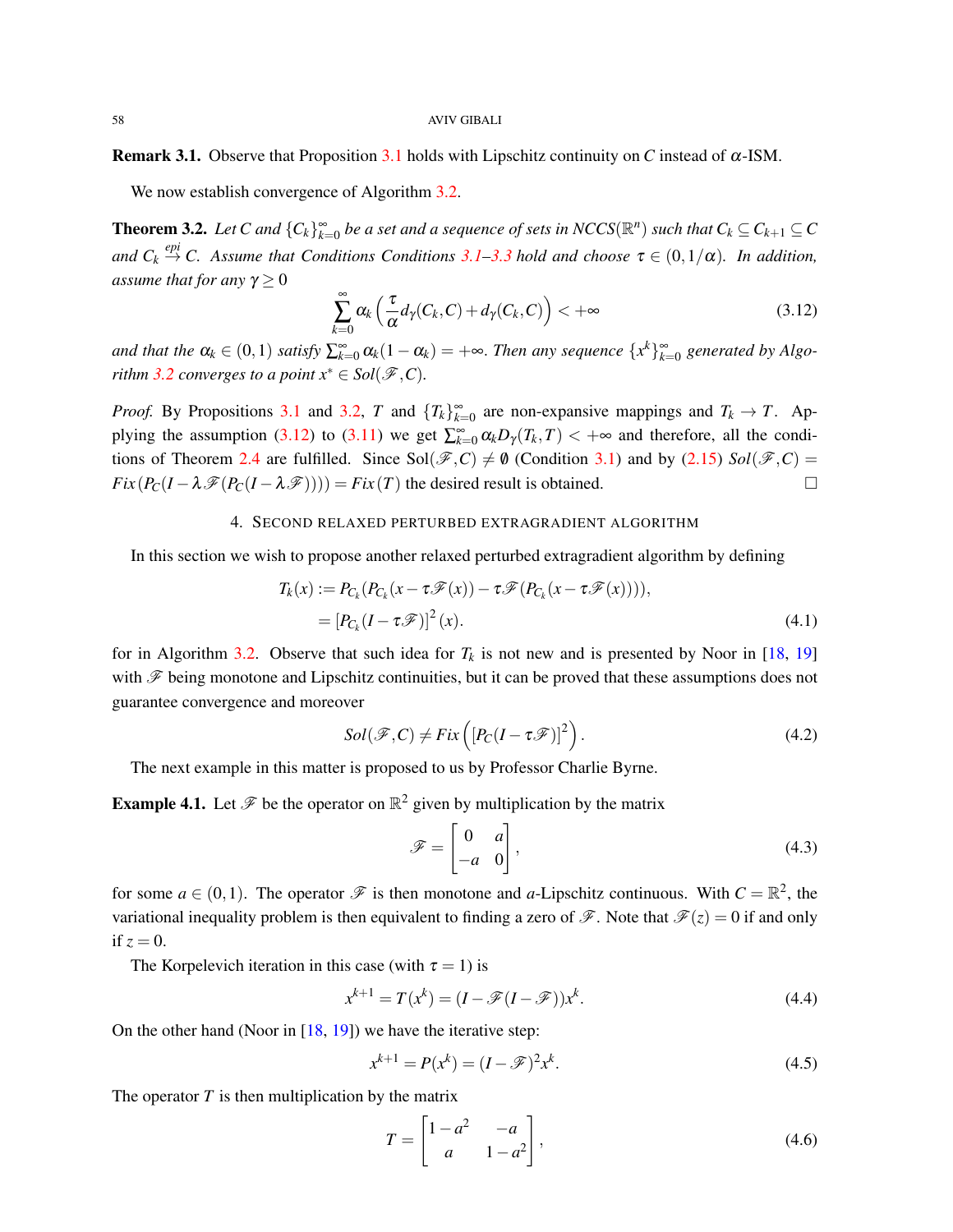and the operator  $P$  is multiplication by the matrix

$$
P = \begin{bmatrix} 1 - a^2 & -2a \\ 2a & 1 - a^2 \end{bmatrix}.
$$
 (4.7)

For any  $x \in \mathbb{R}^2$  we have

$$
||T(x)||^2 = ((1 - a^2)^2 + a^2)||x||^2 < ||x||^2,
$$
\n(4.8)

for all  $x \neq 0$ , while

$$
||P(x)||^2 = ((1 - a^2)^2 + 4a^2)||x||^2 = (1 + a^2)^2||x||^2.
$$
 (4.9)

This proves that the sequence  $x^{k+1} = P(x^k)$  does not converge, generally.

We show how by assuming inverse-strongly monomnoicity is needed for this variant. The full convergence theorem is given next.

**Lemma 4.1.** Let  $C \subset \mathbb{R}^n$  be non-empty, closed and convex. Let  $\mathscr{F}: \mathbb{R}^n \to \mathbb{R}^n$  be  $\alpha$ -ISM, then for any  $\tau \in (0, 2\alpha)$ *, we get* 

$$
Sol(\mathcal{F}, C) = Fix\left([P_C(I - \tau \mathcal{F})]^2\right).
$$
\n(4.10)

*Proof.* (i) Let  $x \in Sol(\mathcal{F}, C)$ . Applying [\(2.8\)](#page-1-2) twice, we get

$$
P_C(P_C(x - \tau \mathcal{F}(x)) - \tau \mathcal{F}(P_C(x - \tau \mathcal{F}(x)))) = P_C(I - \tau \mathcal{F}(x)) = x
$$
\n(4.11)

which implies that  $x \in Fix([P_C(I - \tau \mathscr{F})]^2)$ .

(ii) On the other hand, let  $x \in Fix\left([P_C(I - \tau \mathscr{F})]^2\right)$ . Denote by  $y := P_C(x - \tau \mathscr{F}(x))$ , we get  $x = P_C(y - \tau \mathscr{F}(x))$  $\tau \mathcal{F}(y)$ ). We now show that  $x = y$ . Indeed, following the non-expansiveness of the metric projection  $P_C$ and the  $\alpha$ -ISM of  $\mathscr{F}$ 

$$
||x - y||^2 = ||P_C(y - \tau \mathcal{F}(y)) - P_C(x - \tau \mathcal{F}(x))||^2
$$
  
\n
$$
\leq ||(y - \tau \mathcal{F}(y)) - (x - \tau \mathcal{F}(x))||
$$
  
\n
$$
= ||x - y||^2 + \tau^2 ||\mathcal{F}(x) - \mathcal{F}(y)||^2
$$
  
\n
$$
-2\tau \langle x - y, \mathcal{F}(x) - \mathcal{F}(y) \rangle
$$
  
\n
$$
\leq ||x - y||^2 + \tau (\tau - 2\alpha) ||\mathcal{F}(x) - \mathcal{F}(y)||^2
$$
  
\n
$$
\leq ||x - y||^2
$$
\n(4.12)

following the assumption on  $\tau$  we get that  $x = y$ , meaning that  $x = y = P_C(x - \tau \mathcal{F}(x))$ , i.e.,  $x \in Sol(\mathcal{F}, C)$ .  $\Box$ 

Now the non-expansiveness of *T* and  $T_k$  is trivial as a power of the non-expansive operators  $P_C(I - T_k)$  $\tau \mathcal{F}$ ) and  $P_{C_k}(I - \tau \mathcal{F})$ . Here again the non-expansiveness of  $P_C(I - \tau \mathcal{F})$  and  $P_{C_k}(I - \tau \mathcal{F})$  requires that  $\mathscr{F}$  is  $\alpha$ -ISM!

**Proposition 4.1.** Assume that  $C_k \subseteq C_{k+1} \subseteq C$  such that  $C_k \stackrel{epi}{\to} C$ . In addition, assume that  $\mathscr F$  is  $\alpha$ -ISM *on C and choose*  $\tau \in (0, 2\alpha)$ *. Then*  $T_k \to T$ *.*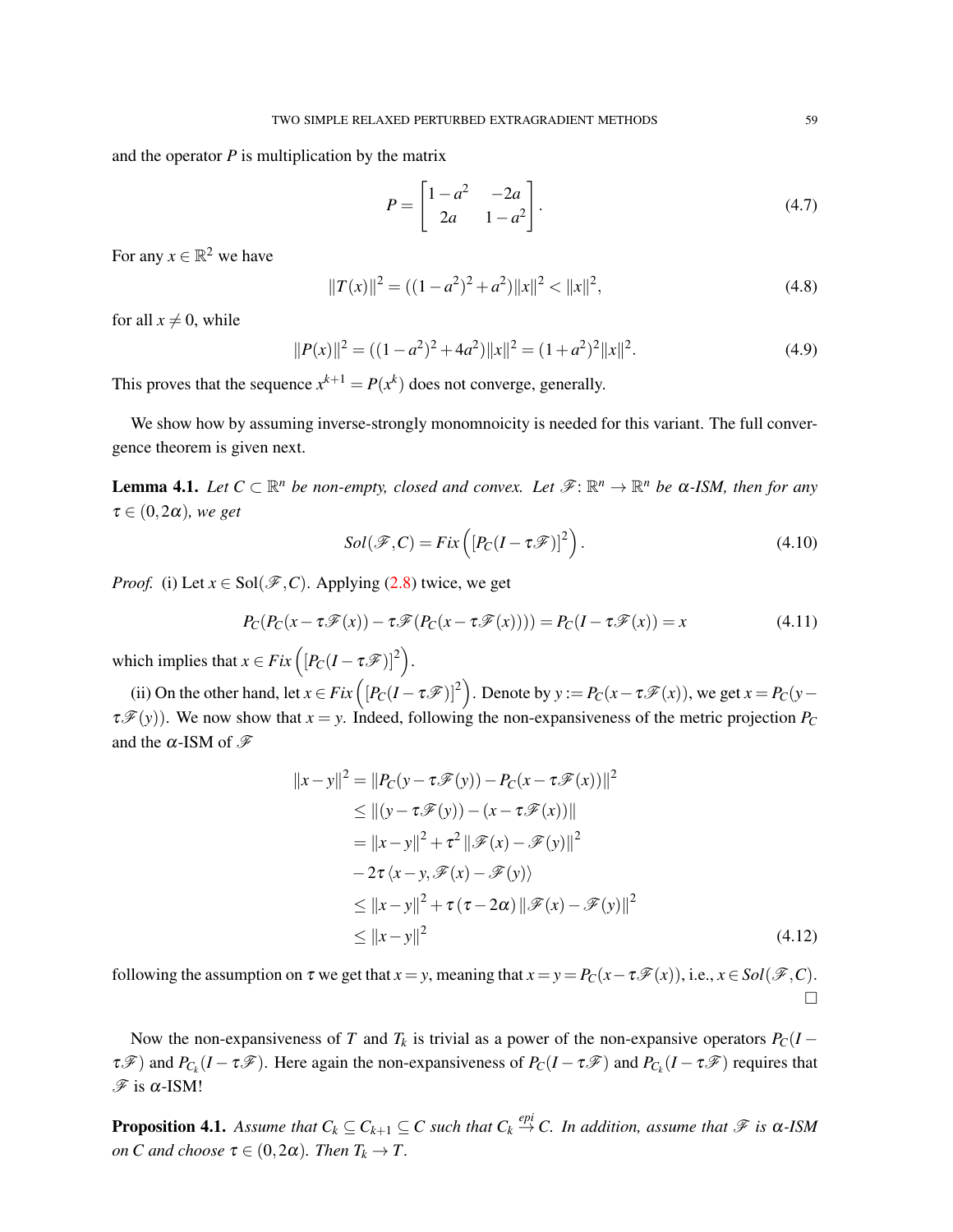*Proof.* Let  $x \in \mathbb{R}^n$  and let  $||x|| \leq \gamma$  for  $\gamma \geq 0$ . Denote  $z := x - \tau \mathcal{F}(x)$ . Then, following the nonexpansiveness of the metric projections  $P_C$  and  $P_{C_k}$  we obtain.

$$
||T_k(x) - T(x)|| = ||P_{C_k}(P_{C_k}(z) - \tau \mathcal{F}(P_{C_k}(z))) - P_C(P_C(z) - \tau \mathcal{F}(P_C(z)))||
$$
  
\n
$$
\leq ||P_{C_k}(P_{C_k}(z) - \tau \mathcal{F}(P_{C_k}(z))) - P_{C_k}(P_C(z) - \tau \mathcal{F}(P_C(z)))||
$$
  
\n
$$
+ ||P_{C_k}(P_C(z) - \tau \mathcal{F}(P_C(z))) - P_C(P_C(z) - \tau \mathcal{F}(P_C(z)))||
$$
  
\n
$$
\leq ||(P_{C_k}(z) - \tau \mathcal{F}(P_{C_k}(z))) - (P_C(z) - \tau \mathcal{F}(P_C(z)))||
$$
  
\n
$$
+ ||P_{C_k}(P_C(z) - \tau \mathcal{F}(P_C(z))) - P_C(P_C(z) - \tau \mathcal{F}(P_C(z)))||
$$
  
\n
$$
\leq ||P_{C_k}(z) - P_C(z)|| + ||\tau (\mathcal{F}(P_C(z)) - \mathcal{F}(P_{C_k}(z)))||
$$
  
\n
$$
+ ||P_{C_k}(P_C(z) - \tau \mathcal{F}(P_C(z))) - P_C(P_C(z) - \tau \mathcal{F}(P_C(z)))||
$$
  
\n
$$
\leq ||P_{C_k}(z) - P_C(z)|| + \frac{\tau}{\alpha} ||P_C(z) - P_{C_k}(z)||
$$
  
\n
$$
+ ||P_{C_k}(P_C(z) - \tau \mathcal{F}(P_C(z))) - P_C(P_C(z) - \tau \mathcal{F}(P_C(z)))||
$$
  
\n
$$
= (1 + \frac{\tau}{\alpha}) ||P_C(x - \tau \mathcal{F}(x)) - P_{C_k}(x - \tau \mathcal{F}(x))||
$$
  
\n
$$
+ ||P_{C_k}(P_C(z) - \tau \mathcal{F}(P_C(z))) - P_C(P_C(z) - \tau \mathcal{F}(P_C(z)))||.
$$
 (4.13)

Therefore,

$$
||T_k(x) - T(x)|| \le \left(1 + \frac{\tau}{\alpha}\right) ||P_C(x - \tau \mathcal{F}(x)) - P_{C_k}(x - \tau \mathcal{F}(x))||
$$
  
+ 
$$
\begin{vmatrix} P_{C_k}(P_C(x - \tau \mathcal{F}(x)) - \tau \mathcal{F}(P_C(x - \tau \mathcal{F}(x)))) \\ -P_C(P_C(x - \tau \mathcal{F}(x)) - \tau \mathcal{F}(P_C(x - \tau \mathcal{F}(x)))) \end{vmatrix}.
$$
 (4.14)

Thus,

$$
D_{\gamma}(T_k, T) \le \left(1 + \frac{\tau}{\alpha}\right) d_{\bar{\gamma}}(S_k, S) + d_{\bar{\gamma}}(S_k, S), \tag{4.15}
$$

where  $\bar{\gamma} \ge \max\{\Vert x - \tau \mathcal{F}(x) \Vert, \Vert P_C(x - \tau \mathcal{F}(x)) - \tau \mathcal{F}(P_C(x - \tau \mathcal{F}(x))) \Vert\}$ . Since  $S_k \stackrel{\text{epi}}{\rightarrow} S$ , we have that  $d_{\gamma}(S_k, S) \to 0$  for  $\gamma \ge 0$  and the desired result is obtained.

**Theorem 4.1.** Let C and  $\{C_k\}_{k=0}^{\infty}$  be a set and a sequence of sets in NCCS( $\mathbb{R}^n$ ) such that  $C_k \subseteq C_{k+1} \subseteq C$  $and C_k \stackrel{epi}{\rightarrow} C$ . Assume that  $Sol(\mathscr{F}, C) \neq \emptyset$ , that  $\mathscr{F}$  is  $\alpha$ -ISM on C and choose  $\tau \in (0, 2\alpha)$ . In addition, *assume that for any*  $\gamma \geq 0$ 

$$
\sum_{k=0}^{\infty} \alpha_k \left( \left( 1 + \frac{\tau}{\alpha} \right) d_{\gamma}(C_k, C) + d_{\gamma}(C_k, S) \right) < +\infty \tag{4.16}
$$

*and that the*  $\alpha_k \in (0,1)$  *satisfy*  $\sum_{k=0}^{\infty} \alpha_k (1-\alpha_k) = +\infty$ . Then any sequence  $\{x^k\}_{k=0}^{\infty}$  generated by Algo*rithm* [3.2](#page-7-3) *converges to a point*  $x^* \in Sol(\mathcal{F}, C)$ *.* 

# Acknowledgements

The author would like to thank Prof. Charlie Byrne for his time and effort corresponding on this paper, his useful comments, examples and suggestions helped in the preparation of this work. This work was supported by the EU FP7 IRSES program STREVCOMS, grant no. PIRSES-GA-2013-612669.